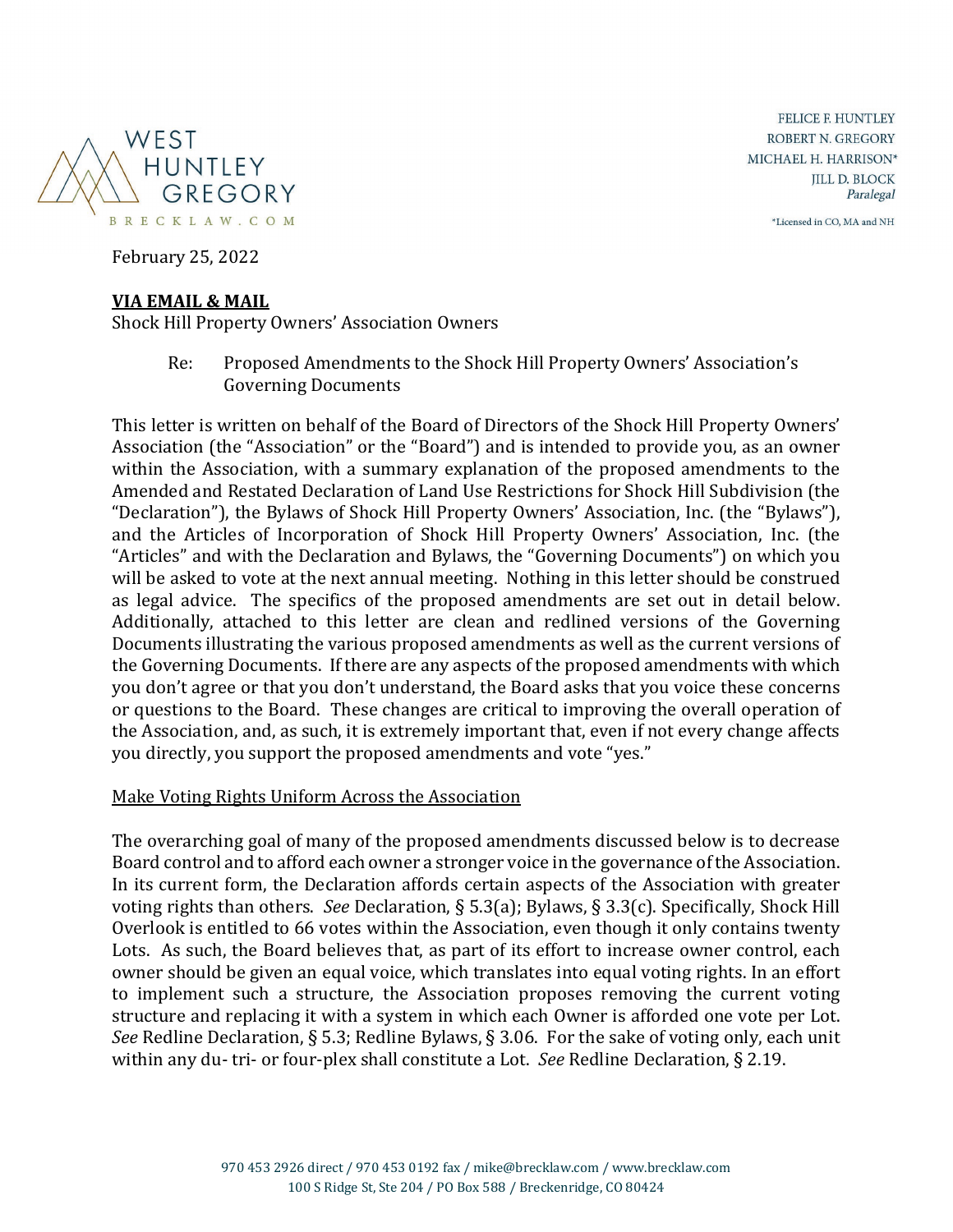

Limiting the Board's Authority

• Ability to Replace Directors

In their current form, the Governing Documents give the Board the right to fill any directorship vacancy for the duration of the unexpired portion of the former director's term. *See* Articles, Art VII; Declaration, § 6.1. In an effort to increase ownership control, the Board proposes limiting its ability to appoint any such replacement to the period between when the vacancy occurs and the next annual meeting at which the owners will vote on a replacement to occupy the vacated seat for the unexpired portion of the term. *See* Redline Declaration, §§ 5.3(c), 6.1; Redline Articles, § 7.1(b)(iv), (e); Redline Bylaws, §§ 4.02-4.03.

• Ability to Remove and Replace Review Board Members

In their current form, the Governing Documents allow the Board to appoint the members of the Design Review Boards and to remove a Review Board member with or without cause. *See* Declaration, §§ 6.1, 9.2. In similar fashion, the Board is currently allowed to fill any vacancy on either Review Board for the unexpired portion of the term. *See* Declaration, § 4.1. The Board proposes removing its ability to appoint the membership of the Review Boards and, instead, giving the owners the right to vote on those positions; to remove the Board's right to remove Review Board members without cause to ensure that the owners' wishes are respected (*i.e.*, the people elected to the Review Boards retain their positions); and to limit the Board's right to fill any vacancy on any Review Board to the period between the vacancy and the next annual meeting at which the owners will vote on a replacement. *See* Redline Declaration, §§ 4.1(a), 6.1, 9.2. All of these changes are intended to provide security for the Review Board members and to avoid a scenario in which the Board could unilaterally restructure the Review Boards without any owner oversight.

• Right to Assign Future Income

The Declaration and Articles currently allow the Board to assign future income. *See*  Declaration, § 4.1(xiv); Articles, § 6.1(k). The Board believes it is inappropriate to have such power and, therefore, proposes deleting this right from the Declaration and Articles.

• Board's Ability to Amend the Bylaws without Owner Approval

In their current form, the Governing Documents allow the Board to amend the Bylaws by a majority vote of the Board. *See* Articles, Art. VII & IX; Bylaws, Art. XI. The Board proposes removing this right and requiring a majority vote of the ownership to make any changes to the Bylaws. *See* Redline Articles, § 7.1(b)(ii), Art. IX. This change not only removes the Board's right to amend the Bylaws, but it also lowers the ownership voting requirement to make any such change from 67% to 50.001%. *See* Redline Bylaws, Art. IX. All of these changes will give owners a stronger voice in the operation of the Association.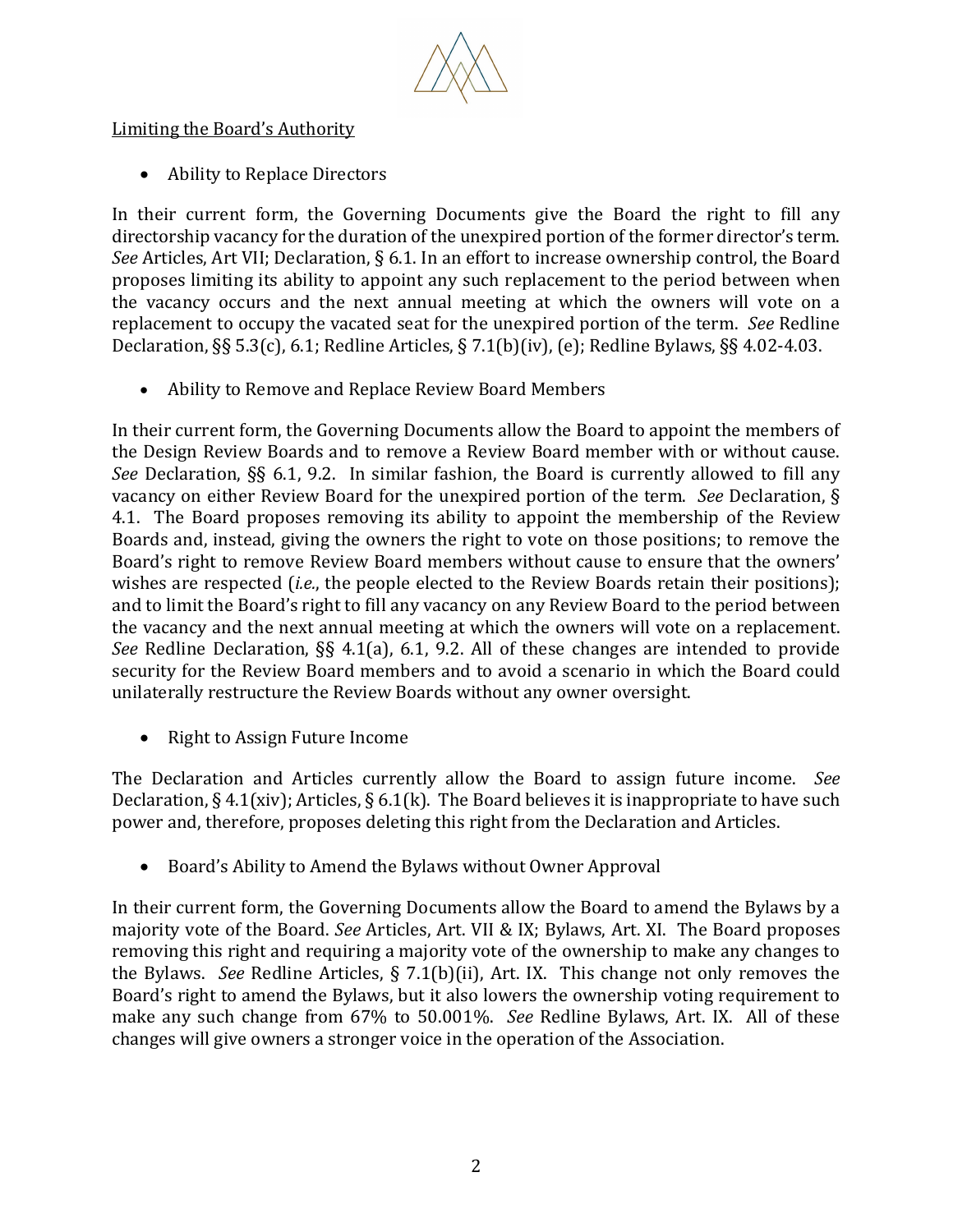

• President's Ability to Record Amendments to the Declaration

In an abundance of caution, the Board proposes adding language to the President's right to record amendments to the Declaration and/or Articles, *see* Bylaws, § 7.4, requiring Board approval before any such amendment can be recorded. *See* Redline Bylaws, § 5.04. While it is procedurally necessary for the President to have such authority, the Board wants to avoid a scenario where a future President could attempt to modify the Declaration or Articles without prior owner signoff.

• Decrease in Percentage Vote Required to Remove a Director

The Board proposes decreasing the percentage of ownership votes required to remove a director from 60% to 50.001%. *See* Declaration, § 6.3 and Redline Declaration, § 6.2. This change will give the owners more control over the Board and will avoid a scenario in which a majority of the owners desire to remove a director but are simply unable to collect the requisite votes.

• Owner Approval of Annual Budget

Currently, the Board sets the annual budget for the Association without any owner involvement. *See* Declaration, § 7.4(a). In an effort to increase ownership oversight of the Board's actions, the Board proposes requiring the approval of a simple majority of the owners at any meeting at which quorum is established to set the annual budget. *See* Redline Declaration, § 7.4. This change will give owners the ability to question and discuss potential increases or decreases in the annual budget before they are finalized.

• Change Board Action to "Reasonable"

The Articles require any Board action to be "necessary and proper." *See* Articles, Art. VI. The Board proposes changing this language to "necessary and reasonable." *See* Redline Articles,  $§ 6.1(t).$ 

• Board's Right to Interpret the Governing Documents

Currently, the Board has the right to interpret the Declaration. *See* Declaration, § 18.5. Thus, in the event there is ambiguity in a provision of the Declaration, the Board has the final say as to what that provision means, even if the owners disagree. The Board proposes removing this right to interpret, which change would put the Board and ownership on closer to equal footing with respect to interpreting the Declaration. In the event the Board and owners reach an impasse with respect to interpretation/application of a provision of the Declaration, either party would have the right to ask a court to opine on the provision in question.

# Restrictions on Ownership Use

The Governing Documents originally contemplated certain commercial operations within the Association. *See, e.g.*, Declaration, §§ 10.3 (discussing Chalet Houses) & 11.1 (discussing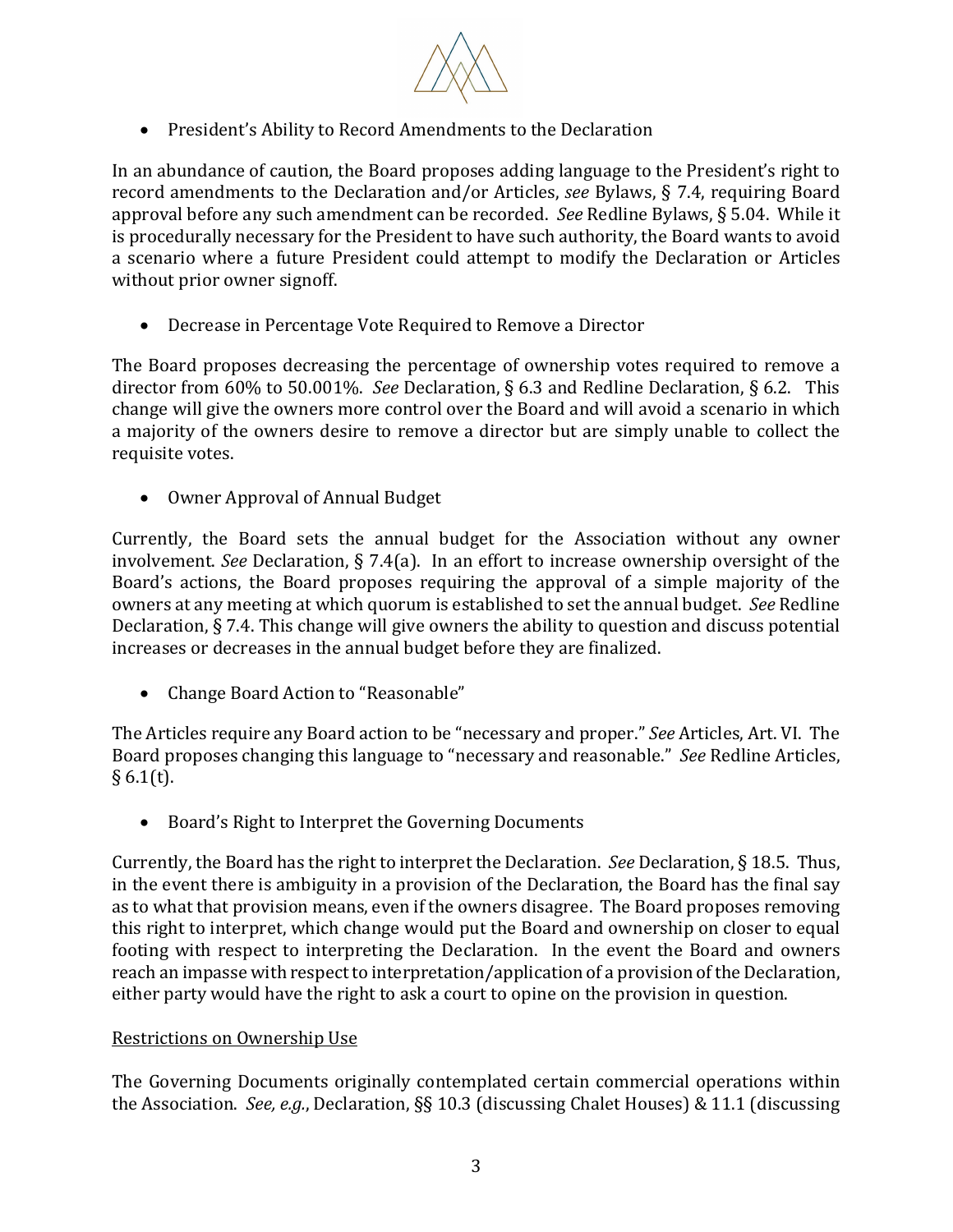

Bed and Breakfast and Condominium/Hotel operations). Because the Association does not currently have any such establishments and there are no plans for any such use in the future, the Board proposes removing references to Bed and Breakfasts and Chalet House operations from the Declaration.

In addition to removing the aforementioned commercial uses, the Board also proposes prohibiting timeshare ownership, which is currently allowed in a limited portion of the Association, *see* Declaration § 11.4, and restricting owners to traditional long- and shortterm renting at the exclusion of membership services. *See* Redline Declaration, § 11.1. The Board's reasoning behind limiting rentals to traditional long- and short-term structures is to avoid the scenario in which an owner leases her/his property to a membership service and the membership service, in turn, conveys the property to an unknown number of guests. The Board feels that this membership service structure removes a degree of control (between owner and tenant) that is essential to maintaining the quiet and pristine Association the ownership has come to expect.

### Revision of Design Review Areas

Under the Declaration, the Association is equipped with two design review boards, Review Board A and Review Board B (collectively, the "Review Boards"), which are tasked with overseeing the construction and exterior maintenance activities of the ownership. Each Review Board is responsible for a certain portion of the Association. The current scope of each Review Board's oversight is tethered to the developer's expected use of each lot and tract within the Association at the time it was created. As the Association has been built out, it has become clear to the Board that the development of the Association differs from the developer's expected use (e.g., there are no lodging facilities). In an effort create a system in which each Review Board's area of supervision is uniform, the Board proposes changing the Review Areas as follows:

| Original:<br>through | Review Area A: means those portions of the Property located within Lots 1<br>38 and Tracts A, B, I, J, L, M, N, O and R of the Subdivision           |
|----------------------|------------------------------------------------------------------------------------------------------------------------------------------------------|
| G<br>Shock Hill      | Review Area B: those portions of the Property located within Tracts C, E, F and<br>of the Subdivision and the median landscaping within<br>Drive     |
| Revised:<br>$60$ of  | Review Area A: those portions of the Property located within Lots 1 through<br>the Subdivision                                                       |
| F<br>within Shock    | Review Area B: those portions of the Property located within Tracts A, B, C, E,<br>and G of the Subdivision and the median landscaping<br>Hill Drive |

*See* Declaration §§ 2.30-2.31; Redline Declaration §§ 2.30-2.31. The Review Areas currently in place make Review Board B responsible for what were expected to be lodging tracts and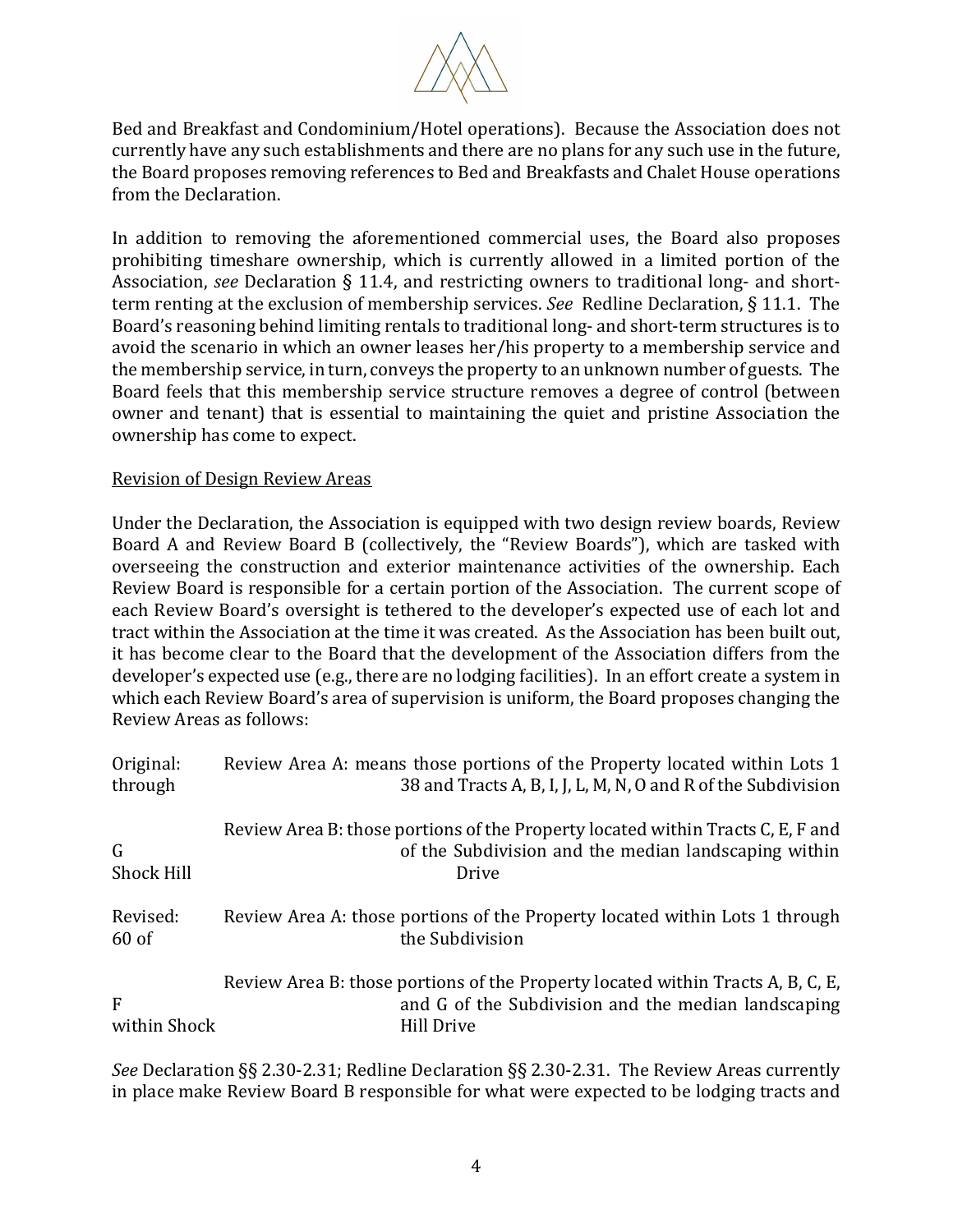

are now the Landings, Overlook, and Cottages; Review Board A is responsible for everything else within the Association. This new structure will make Review Board A responsible for the 60 scattered site single family homes and Review Board B responsible for the subdivisions: Cucumber Patch, Town Homes, Landings, Overlook, and the Cottages. The Board continues to discuss the idea of whether a single Review Board is appropriate for the Association, but it believes that the above-referenced restricting will, in the meantime, make the owner review process more logical.

The restructured Review Boards will need Board approval to establish rules and regulations. *See* Redline Declaration, § 9.3(a).

### Review Board Reporting to the Board

In an effort to keep the Board apprised of the Review Boards' decisions and activity, the Board proposes adding to the Declaration language that gives the Board the right to request that the Review Boards apprise the Board of any decisions they make along with providing updates on project currently supervised by the Review Boards. *See* Redline Declaration, § 9.3(d).

### Remove Voting Restriction for Design Review Boards

The Governing Documents currently limit an owner's right to elect members to the Review Boards to the Review Board that controls the portion of the Association in which her/his home is located. *See* Declaration, § 9.2. Understanding that Review Board decisions can affect all owners, the Board proposes removing this voting restriction and allowing owners to vote in the election of both Review Boards. Part of this proposed change is to remove the quorum requirement of 20% of a specific set of owners (those situated in the relevant design review area) set out in § 3.3 of the Bylaws and make it a general quorum requirement of 20% of the ownership. *See* Redline Bylaws, § 2.03.

#### Board and Design Review Board Member Terms Extended to Three Years and Staggered

In their current form, the Governing Documents limit the Board of Directors and Design Review Board members to serving one-year terms. *See* Bylaws, Art. VI; Declaration, § 9.2. In an effort to avoid needing to elect an entirely new Board of Directors and two Review Boards at every annual meeting, which could result in a lag in the boards' ability to operate as a result of the new board members needing to get up to speed, the Board proposes making each directorship and Design Review Board seat a three-year term and to stagger the terms of each member of both boards. *See* Redline Articles, § 7.1(d); Redline Bylaws, § 4.01. The effect of this change is that, unless there is an unexpected vacancy, the ownership will elect one director and one Review Board member (for each Review Board) at each annual meeting.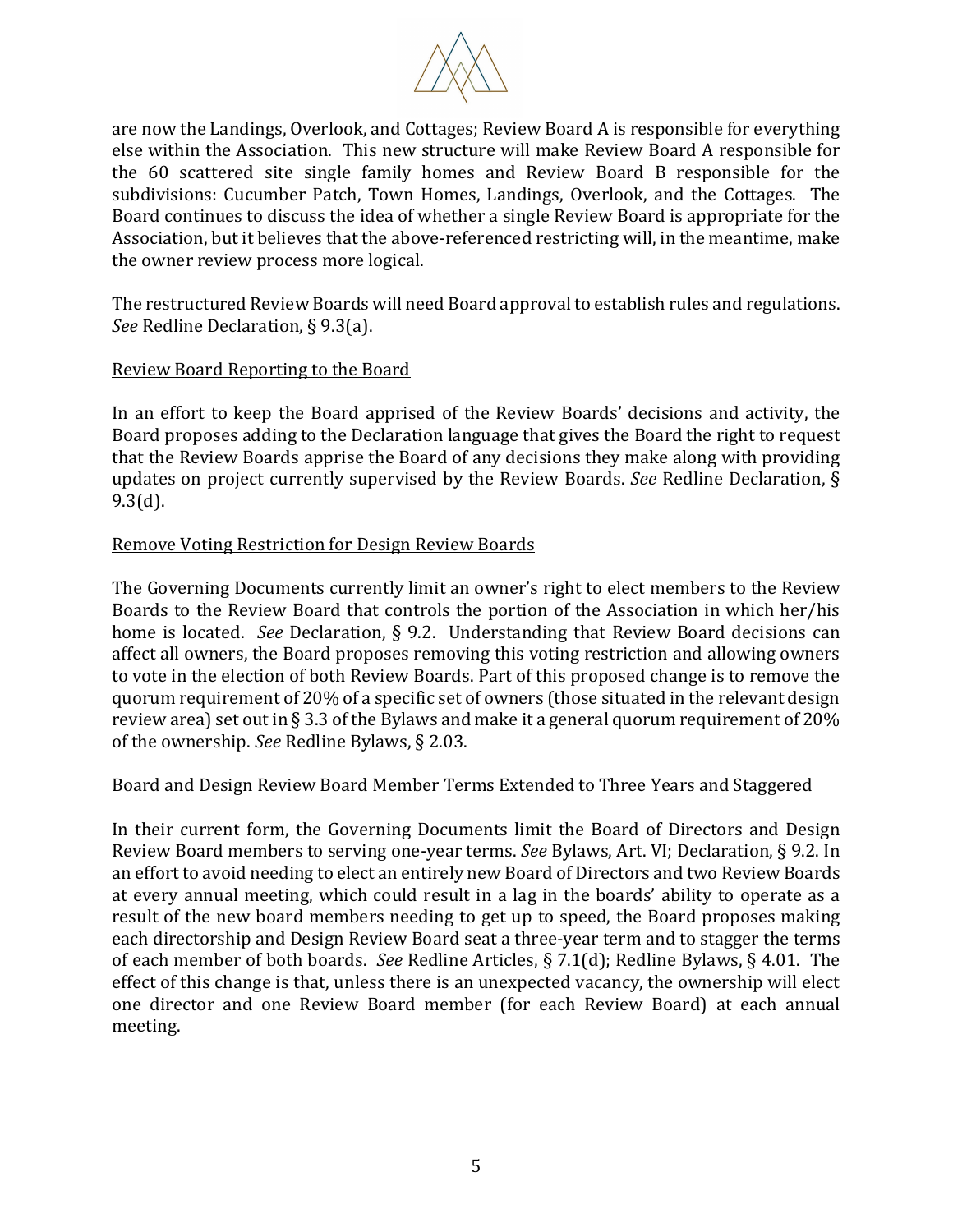

# Allocation of Common Expenses

In an effort to align the voting and allocation of common expenses and accounting for the proposed voting change discussed in the section above, the Board proposes removing the current allocation formula, which is based on the old voting structure, and making the allocations based on each lot's voting rights, which will be a 1:1 ratio. *See* Declaration, § 7.3; Redline Declaration, § 7.3.

#### Decrease Minimum Threshold to Amend the Declaration

In its current form, the Declaration requires seventy-five (75) percent of the owners to approve any change to the Declaration. *See* Declaration, § 18.2. Such a high voting floor is an extremely high hurdle to clear and, as a result, makes the amendment process significantly more time consuming and expensive (due to the substantial efforts required by the property manager to collect votes). Understanding this, the Board proposes decreasing this threshold to sixty-seven (67) percent, which aligns with what most other associations in the county require for such amendments. *See* Redline Declaration, § 17.2.

### Increase Management Company's Insurance Requirements

At present, the Association's management company is required to maintain fidelity insurance in an amount not less than \$50,000.00. *See* Bylaws, § 6.4. In an effort to avoid a scenario in which the Association's management company is underinsured, the Board proposes changing this requirement to not less than an amount greater than the retained earnings and budgeted revenue of the Association for the year. *See* Redline Bylaws, § 4.04.

#### Clarification of Annual Dues Amounts

The current version of the Declaration, which was recorded in 1999, limits Association dues to the maximum amount allowed under Colo. Rev. Stat. § 38-33.3-116, which was, at that time, \$400. *See* Declaration, Art. III.; § 7.9. The intent behind this provision of the Declaration is to exempt the Association from a set of statutes that control many of the common interest communities in Colorado, the Colorado Common Interest Ownership Act or "CCIOA." Given the nature of the Association, a master association made up of several smaller associations, exemption from CCIOA makes operation of the Association significantly easier. The Board wishes to maintain the Association's exemption from CCIO but feels that it is important to provide additional information to owners about annual dues. Section § 38-33.3-116 of CCIOA explains that the \$400 maximum annual dues set out in 1999 is to be adjusted annually to account for inflation. As such, the Board proposes adding language to Article III and section 7.9 of the Declaration noting that the \$400 maximum may be increased to account for inflation. *See* Redline Declaration, Art. III, § 7.9.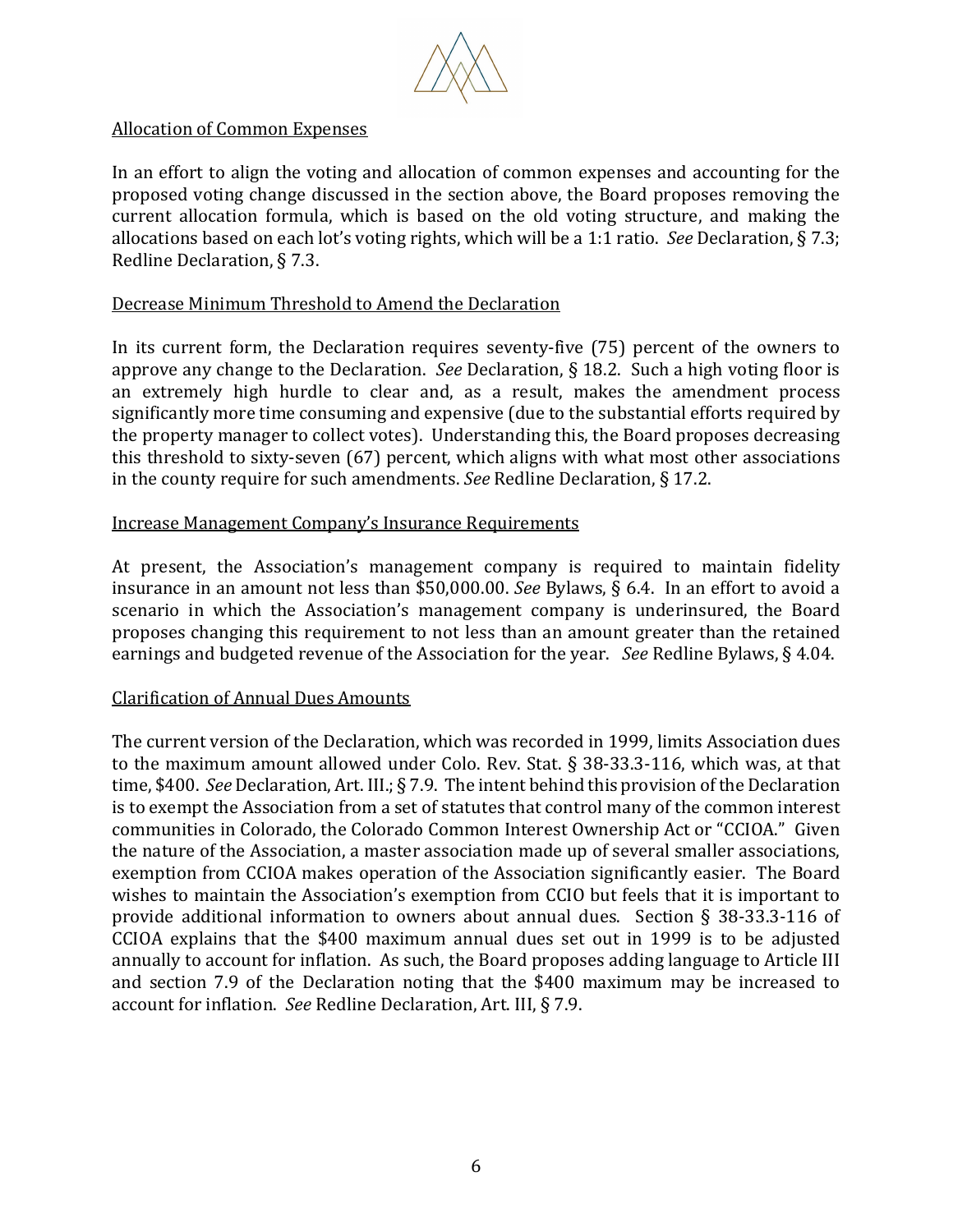

# Terms for Board Officer Positions

In an effort to avoid any confusion about how long Board members may hold their respective roles as officers on the Board (e.g., President, Vice President, Secretary, etc.), the Board proposes adding language to the Bylaws to clarify that each term for an officer will be oneyear and an officer may be reelected for multiple terms. *See* Redline Bylaws, § 5.01. In other words, while a Board member will sit on the Executive Board for three years, she or he may hold different positions within the Board over the course of their tenure as a Board member.

# Ownership Subdivision of Lots Requires Board and Government Approval

The Declaration currently requires an owner wishing to subdivide her/his lot to obtain the approval of the appropriate Review Board. *See* Declaration, § 10.13(b). In addition to obtaining Review Board approval, any such owner will also be required to obtain approval from the relevant government authorities; this is true regardless of what the Governing Documents provide. As such, in an effort to avoid a situation in which an owner obtains Review Board approval but fails to obtain approval from the government and is later penalized as a result, the Board proposes adding language to section 10.13(b) to explain that owners must obtain Review Board and governmental approval. *See* Redline Declaration, § 10.13(b).

# Allow for Electronic Meetings

To make it easier for owners to participate in both annual and special meetings, the Board proposes modifying the Governing Documents to allow for email notice to owners and for meetings by electronic means. *See* Redline Bylaw, §§ 3.03-3.04, 4.05, 4.06, 7.02. Removal of References to Declarant

The Governing Documents were originally drafted at a time when the Association was controlled by Shock Hill Development LLC, a development company tasked with developing the Association as we know it today. As such, the Governing Documents refer to the development company as the "Declarant" and afford it a significant amount of authority to operate the Association, much of which has since been bestowed upon the Board since the Declarant is no longer in control or otherwise involved with the operation of the Association. Because the Declarant is no longer involved with Association, there is no need to retain most of the references to that entity, which references consume multiple pages in the Governing Documents. As such, and in an effort to make the Governing Documents more user friendly, the Association proposes removing all references to Declarant with the exception of certain limited rights that survived the transition from Declarant to the Board. These changes can be found in both the Declaration and Bylaws.

# Remove Reference to Initial Board Members

The Articles currently list the original board of the Association. *See* Articles, Art. VII. Since these initial members have long since left the Board, the current Board proposes removing